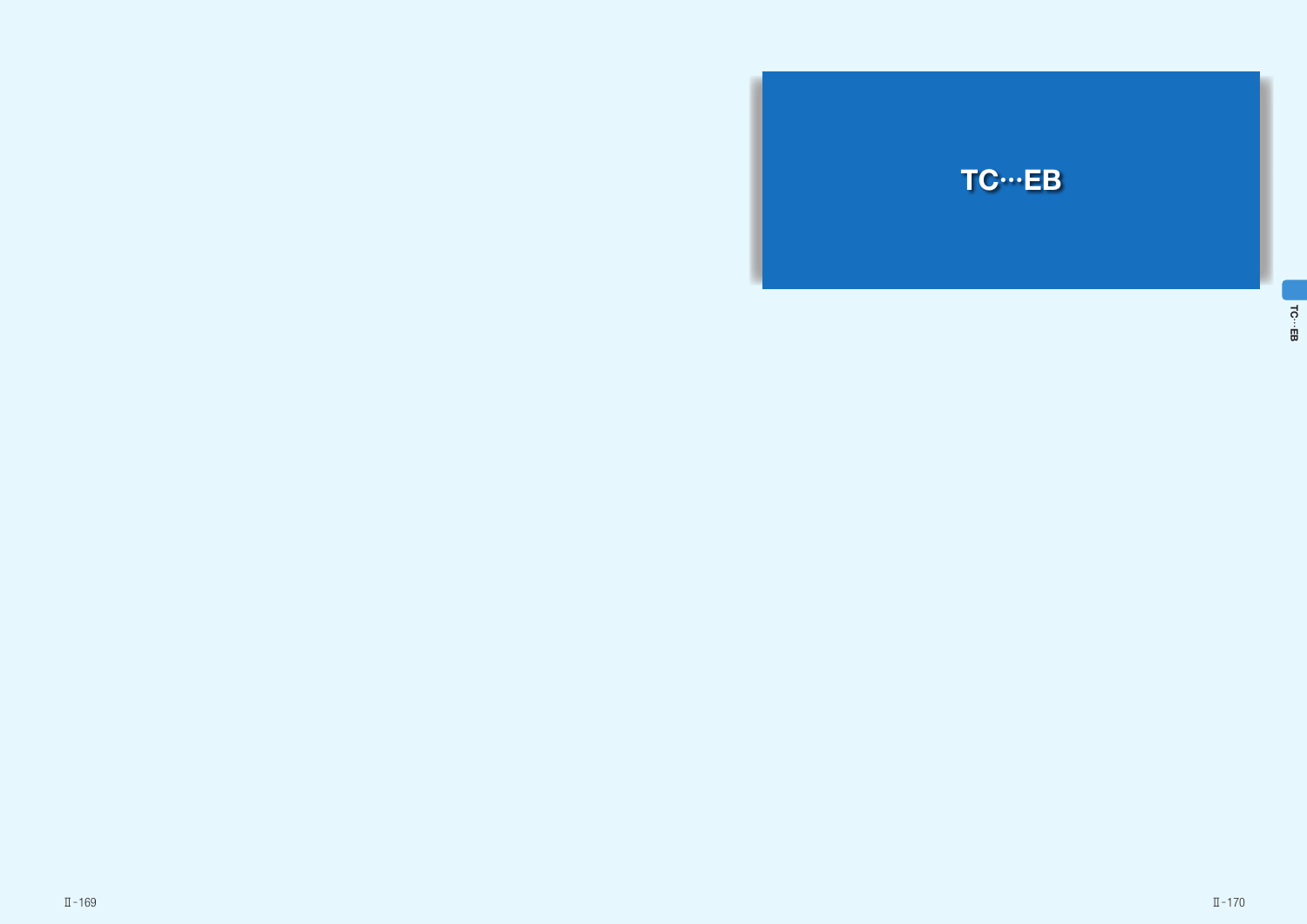| Driving method                   | <b>Precision ball screw</b>           |
|----------------------------------|---------------------------------------|
| Linear motion rolling guide      | Linear Way (ball type)                |
| <b>Built-in lubrication part</b> | Lubrication part "C-Lube" is built-in |
| Material of table and bed        | High-strength aluminum alloy          |
| Sensor                           | Select by identification number       |
|                                  |                                       |

 $\begin{bmatrix} 1 \\ 1 \\ 2 \\ 3 \\ 4 \end{bmatrix}$ Positioning table of a structure with enhanced sealing property inside the table, based on light weight, low profile and compact Precision Positioning Table TE. Thanks to optimal design of linear motion rolling guide and ball screws, low cross sectional height as low as 50mm for TC50EB, 54mm for TC60EB and 67mm for TC86EB is realized. Since the sensor is designed to be directly mounted into the mounting groove, it contributes to space saving.

### ● High corrosion resistance

# Points

Pre<br>
roll<br>
ma<br>
par<br>
frag Press the stainless sheet against the side cover using the resin roller within the slide table, securely absorb it with a strong magnet sheet and seal the drive parts and slide table guiding parts. Dust-generation in proximity is prevented by sucking air from an enclosed space and class 3 cleanliness rating based on IKO measurement method is realized. Low dust-generation grease CGL for clean environment is contained in slide table guiding parts and ball screws to suppress dust-generation.

And<br>
(sta<br>
exc Anodized high-tension aluminum alloy and stainless steel (stainless sheet) are used in main components to ensure excellent corrosion resistance.

|                               | unit: mm        |
|-------------------------------|-----------------|
| Positioning repeatability     | ±0.002          |
| Positioning accuracy          | $0.035 - 0.065$ |
| Lost motion                   |                 |
| Parallelism in table motion A |                 |
| Parallelism in table motion B | $0.008 - 0.016$ |
| Attitude accuracy             |                 |
| <b>Straightness</b>           |                 |
| <b>Backlash</b>               | 0.005           |

### ● Light weight, low profile and compact clean table



|                     | Model         | Bed width (mm) |    |    |  |  |
|---------------------|---------------|----------------|----|----|--|--|
| Shape               |               | 50             | 60 | 86 |  |  |
| $-$<br>To<br>⊖<br>₩ | $TC\cdots EB$ |                | ∽  |    |  |  |



#### ● Compatible with cleanliness class 3 → Page II-173

### Variation





## Major product specifications **Accuracy**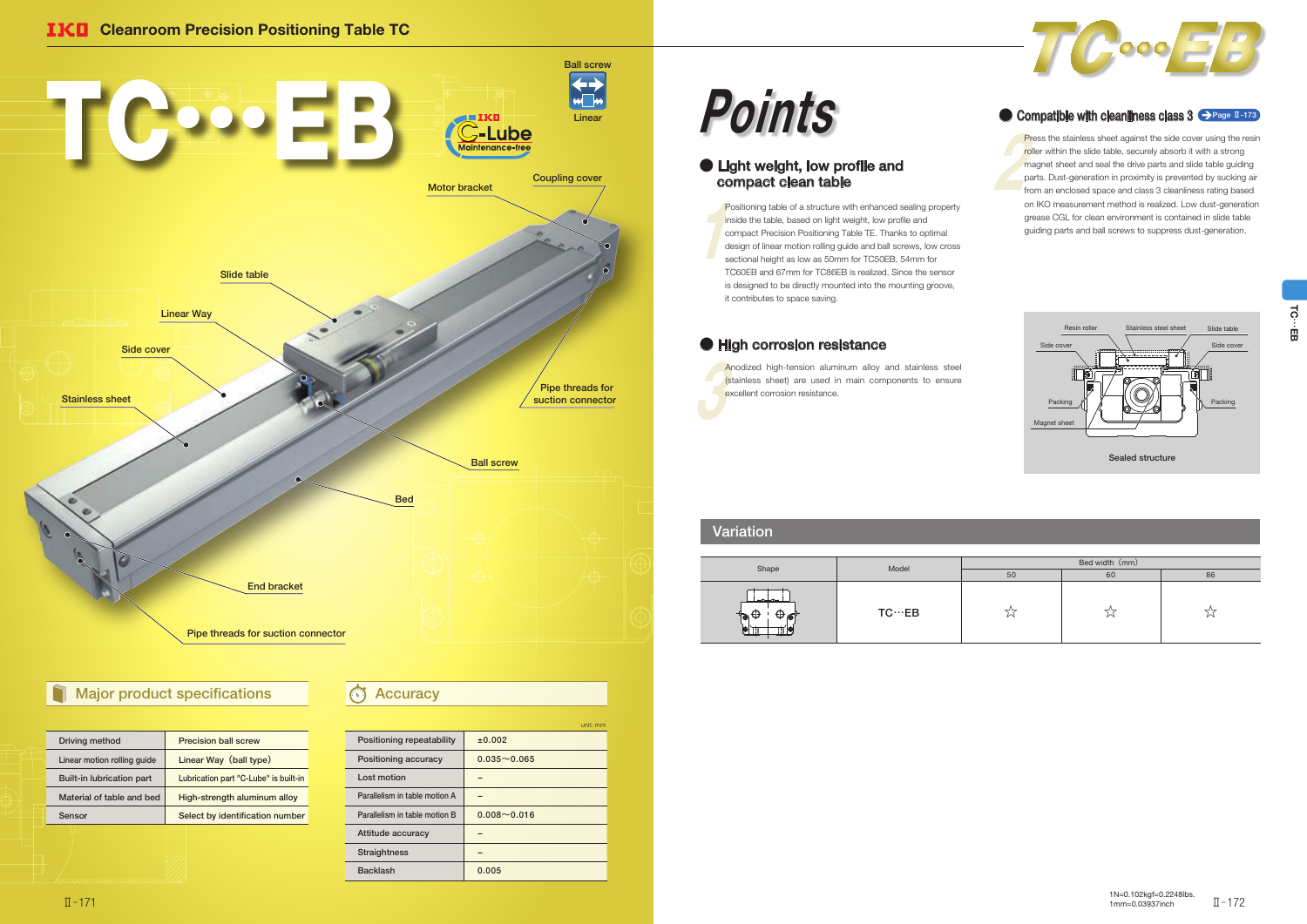Cleanliness refers to classified air cleanliness levels based on size (particle diameter) and quantity of suspended particulates per unit volume. IKO measures cleanliness by following the procedures.

#### ● Measuring condition

| Item                                     | Content                                    |
|------------------------------------------|--------------------------------------------|
| Measuring equipment                      | Particle counter                           |
| Air flow velocity of<br>measurement part | 2.5m/s                                     |
| Measured air quantity                    | $28.3L$ $(1cf)$                            |
| Measurement time                         | 48h (10min/measurement,<br>1measurement/h) |

#### ● Appearance of test device



#### ● Outline of test device

| Model and size | Bed length | <b>Ball screw lead</b><br>mm | Stroke length<br><sub>mm</sub> | Speed<br>mm/s | Suction amount<br>L/min | Cleanliness class<br>(JIS B 9920:2002,<br>ISO 14644-1: 1999) |
|----------------|------------|------------------------------|--------------------------------|---------------|-------------------------|--------------------------------------------------------------|
|                | 150        | 4                            | 50                             | 200           | 5                       | Class 2                                                      |
| TC50EB         | 200        | 4                            | 100                            | 200           | 10                      | Class 2                                                      |
|                | 300        | 8                            | 200                            | 400           | 10                      | Class 2                                                      |
|                | 150        | 5                            | 50                             | 250           | 30                      | Class 3                                                      |
| TC60EB         | 300        | 10                           | 200                            | 500           | 30                      | Class 3                                                      |
|                | 600        | 10                           | 500                            | 500           | 30                      | Class 3                                                      |
|                | 340        | 10                           | 200                            | 500           | 30                      | Class 3                                                      |
| TC86EB         | 640        | 10                           | 500                            | 500           | 40                      | Class 3                                                      |
|                | 640        | 20                           | 500                            | 1 0 0 0       | 70                      | Class 3                                                      |
|                | 940        | 20                           | 800                            | 560           | 40                      | Class 3                                                      |



#### ● Upper concentration limit of each cleanliness class (JIS B 9920 : 2002, ISO 14644-1: 1999) unit: number of particles/m<sup>3</sup>

| Cleanliness                                | Particle diameter                              |         |                       |                       |  |  |  |  |
|--------------------------------------------|------------------------------------------------|---------|-----------------------|-----------------------|--|--|--|--|
|                                            | $0.1 \mu m$ or larger<br>$0.2 \mu m$ or larger |         | $0.3 \mu$ m or larger | $0.4 \mu m$ or larger |  |  |  |  |
| Class <sub>1</sub>                         | 10                                             | 2       |                       |                       |  |  |  |  |
| Class 2                                    | 100                                            | 24      | 10                    | 4                     |  |  |  |  |
| Class 3 (Federal Standard 209D Class 1)    | 1 0 0 0                                        | 237     | 102                   | 35                    |  |  |  |  |
| Class 4 (Federal Standard 209D Class 10)   | 10 000                                         | 2 3 7 0 | 1 0 2 0               | 352                   |  |  |  |  |
| Class 5 (Federal Standard 209D Class 100)  | 23 700<br>100 000                              |         | 10 200                | 3 5 2 0               |  |  |  |  |
| Class 6 (Federal Standard 209D Class 1000) | 1 000 000                                      | 237 000 | 102 000               | 35 200                |  |  |  |  |

#### About measurement of cleanliness  $\mathbf{A}$  Actual measurement data of cleanliness





1N=0.102kgf=0.2248lbs. 1mm=0.03937inch  $\overline{\rm{H}}$  – 173  $\overline{\rm{H}}$  – 173  $\overline{\rm{H}}$  – 174  $\overline{\rm{H}}$  – 174  $\overline{\rm{H}}$ 

Remark: Cleanliness varies depending on operating environment and operating conditions.



#### ● Measurement result of cleanliness

#### ● Example of measurement data [Upper concentration limit chart for each cleanliness class]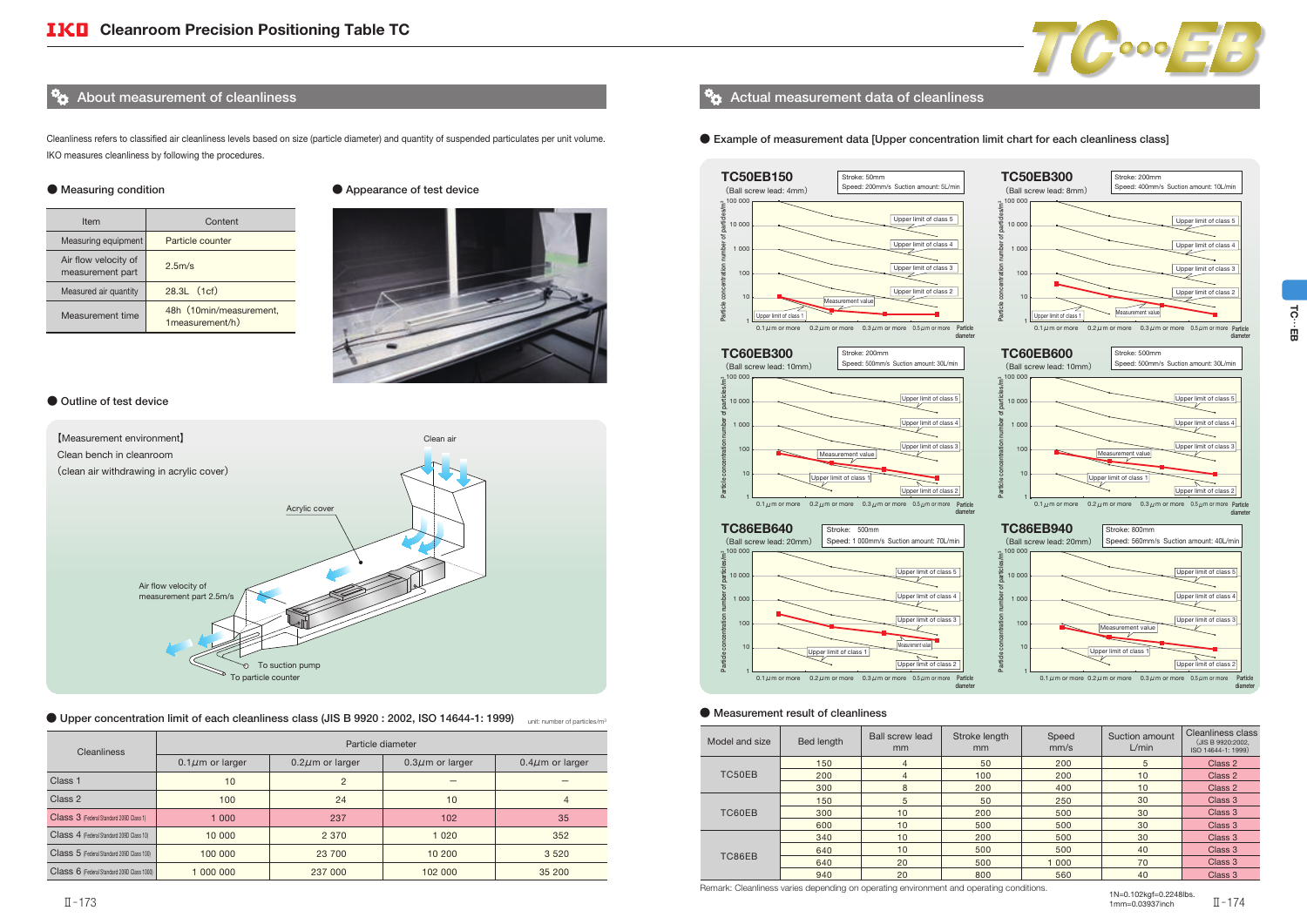| Model and size | Bed width | Bed length (stroke length) |          |          |          |                          |                          |          |
|----------------|-----------|----------------------------|----------|----------|----------|--------------------------|--------------------------|----------|
| TC50EB         | 50        | 50)<br>150(                | 200(100) | 250(150) | 300(200) | $\overline{\phantom{0}}$ | $\overline{\phantom{0}}$ |          |
| TC60EB         | 60        | 50)<br>150 (               | 200(100) | 300(200) | 400(300) | 500(400)                 | 600(500)                 |          |
| TC86EB         | 86        | 340(200)                   | 440(300) | 540(400) | 640(500) | 740(600)                 | 840(700)                 | 940(800) |

| <b>Example of an Identification Number</b>  |                                 | <b>AT</b> |    |           | $\overline{3}$ |                     |   | 6 |
|---------------------------------------------|---------------------------------|-----------|----|-----------|----------------|---------------------|---|---|
|                                             |                                 | <b>TC</b> | 50 | <b>EB</b> | 200            | AT501<br>$\sqrt{ }$ | 8 | 3 |
|                                             |                                 |           |    |           |                |                     |   |   |
| Model<br>Size                               | Page II-176<br>.<br>Page II-176 |           |    |           |                |                     |   |   |
| <b>Bed length</b><br><sup>3</sup>           | Page II-176                     |           |    |           |                |                     |   |   |
| <b>Designation of motor attachment</b><br>4 | Page II-176                     |           |    |           |                |                     |   |   |
| <b>Ball screw lead</b><br>5                 | Page II-176                     |           |    |           |                |                     |   |   |
| Specification of sensor                     | Page II-176                     |           |    |           |                |                     |   |   |

## Identification Number **Internation 2006** and Specification Number and Specification



| <b>Model</b>      | TC…EB: Cleanroom Precis       |
|-------------------|-------------------------------|
|                   |                               |
| 2 Size            | Size indicates bed width.     |
|                   | Select a size from the list o |
|                   |                               |
| <b>Bed length</b> | Select a bed length from th   |

#### Table 1 Sizes, bed widths, and bed lengths unit: manufactured with the state of the state unit: mm

| <b>Designation of motor attachment</b> | AT500: Without motor attach<br>To specify the motor attachm                                                                                                                                             |
|----------------------------------------|---------------------------------------------------------------------------------------------------------------------------------------------------------------------------------------------------------|
|                                        | · Motor should be prepared I<br>· Please specify motor attacl<br>· If motor attachment is spec<br>before shipment. However,<br>it is only temporarily fixed.<br>· For a product without moto            |
| <b>Ball screw lead</b>                 | 4: Lead 4mm (applied to T                                                                                                                                                                               |
|                                        | 5mm (applied to T<br>5: Lead<br>8: Lead 8mm (applied to T<br>10: Lead 10mm (applied to T<br>20: Lead 20mm (applied to T                                                                                 |
| <b>Specification of sensor</b>         |                                                                                                                                                                                                         |
|                                        | 0: Without sensor<br>2: Two units of sensor mount<br>3: Three units of sensor mour<br>4: Four units of sensor mount<br>5: Two sensors attached<br>6: Three sensors attached<br>7: Four sensors attached |
|                                        | If sensor mounting (symbol 2)<br>groove on the side cover, and<br>If sensor attachment (symbol<br>provided in addition to the sp<br>onto the slide table.                                               |

sion Positioning Table TC

#### of Table 1.

he list of Table 1.

iment

ment, select it from the list of Table 2.

by customer.

hment applicable to motor for use.

cified, a coupling shown in Table 3 is mounted on the main body , the final position adjustment should be made by customer since

or attachment (AT500), no coupling is attached.

TC50EB)

- $\overline{\text{IC60EB}}$
- $IC50EB$
- $TC60EB$  and  $TC86EB$ )
- TC86EB)

ted (limit) inted (limit, pre-origin) ted (limit, pre-origin, origin) (limit)  $($ limit and pre-origin $)$ (limit, pre-origin, origin)

2, 3, or 4) is specified, the sensor is mounted into the mounting d two detecting plates are attached onto the slide table.

I 5, 6, or 7) is specified, mounting screws and nuts for sensor are pecified number of sensors, and two detecting plates are attached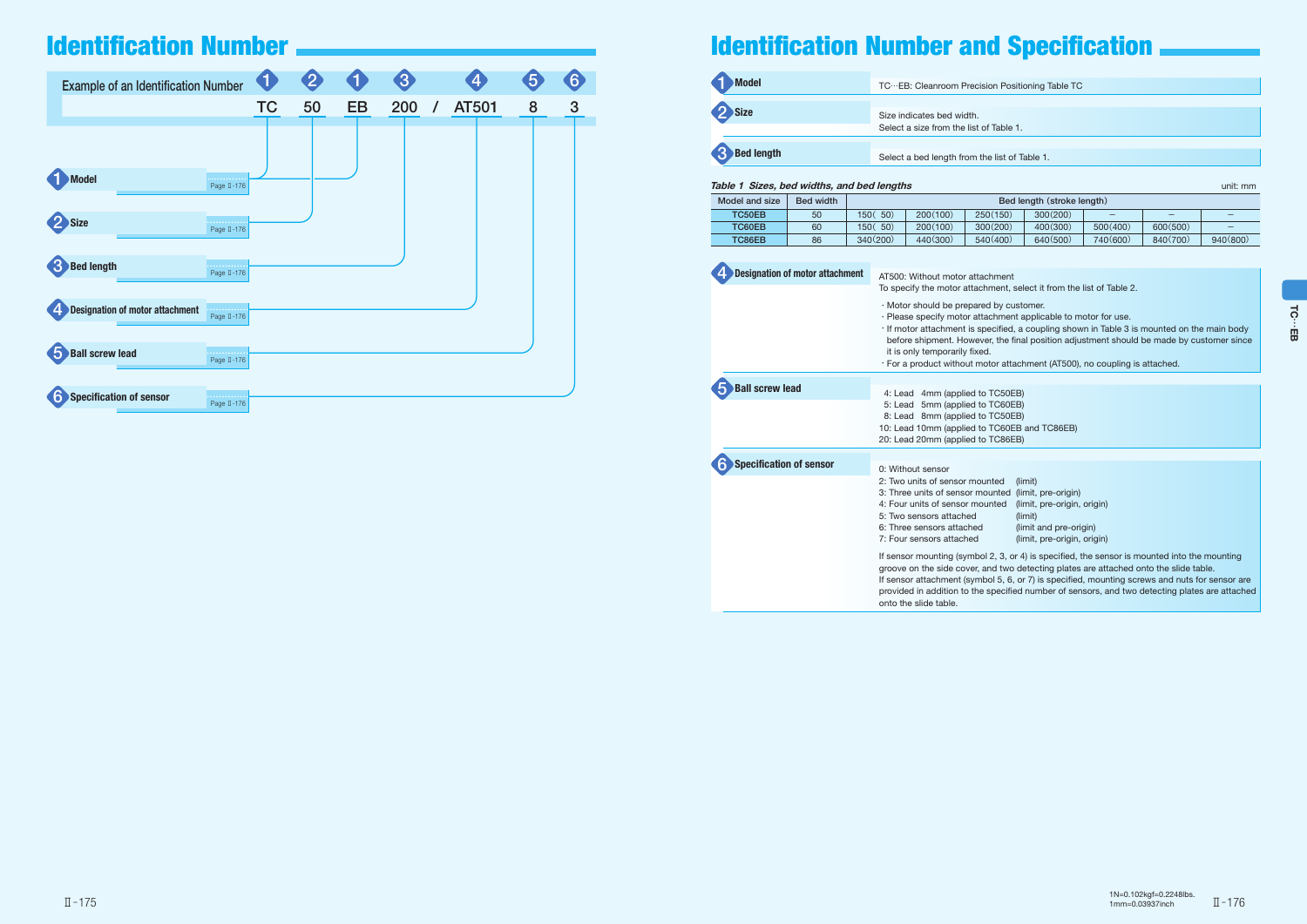#### Table 2 Application of motor attachment

| Models of motor to be used                         |                                   |                 |                  |                          |                    | Motor attachment  |                          |                          |
|----------------------------------------------------|-----------------------------------|-----------------|------------------|--------------------------|--------------------|-------------------|--------------------------|--------------------------|
| <b>Type</b>                                        | Manufacturer                      | <b>Series</b>   | <b>Model</b>     | <b>Rated output</b><br>W | <b>Flange size</b> | TC50EB            | TC60EB                   | TC86EB                   |
|                                                    |                                   |                 | <b>SGMJV-A5A</b> | 50                       |                    | AT501             | AT502                    | —                        |
|                                                    |                                   |                 | SGMAV-A5A        |                          | $\square$ 40       | AT501             | AT502                    |                          |
|                                                    | <b>YASKAWA</b><br><b>ELECTRIC</b> | $\Sigma - V$    | SGMJV-01A        | 100                      |                    | -                 | AT502                    |                          |
|                                                    | <b>CORPORATION</b>                |                 | SGMAV-01A        |                          |                    | $\qquad \qquad -$ | AT502                    |                          |
|                                                    |                                   |                 | SGMJV-02A        | 200                      |                    | $\qquad \qquad -$ |                          | AT503                    |
| <b>Mitsubishi</b><br>Electric<br>AC servo<br>motor |                                   |                 | SGMAV-02A        |                          | $\Box$ 60          |                   |                          | AT503                    |
|                                                    |                                   |                 | <b>HG-MR053</b>  | 50                       |                    | AT501             | AT502                    |                          |
|                                                    |                                   |                 | <b>HG-KR053</b>  |                          | $\square$ 40       | AT501             | AT502                    |                          |
|                                                    |                                   | J <sub>4</sub>  | HG-MR13          | 100                      |                    |                   | AT502                    | $\overline{\phantom{0}}$ |
|                                                    | Corporation                       |                 | HG-KR13          |                          |                    | $\qquad \qquad -$ | AT502                    |                          |
|                                                    |                                   |                 | HG-MR23          | 200                      | $\square$ 60       | $\qquad \qquad -$ | $\overline{\phantom{0}}$ | AT503                    |
|                                                    |                                   |                 | HG-KR23          |                          |                    |                   |                          | AT503                    |
|                                                    | Panasonic                         |                 | <b>MSMD5A</b>    | 50                       | $\square$ 38       | AT504             | AT505                    |                          |
|                                                    |                                   |                 | <b>MSME5A</b>    |                          |                    | AT504             | AT505                    |                          |
|                                                    |                                   | <b>MINAS A5</b> | MSMD01           | 100                      |                    |                   | AT505                    | $\overline{\phantom{0}}$ |
|                                                    | Corporation                       |                 | MSME01           |                          |                    | -                 | AT505                    | —                        |
|                                                    |                                   |                 | MSMD02           | 200                      | $\Box$ 60          |                   |                          | AT506                    |
|                                                    |                                   |                 | MSME02           |                          |                    |                   |                          | AT506                    |
|                                                    | Hitachi Industrial                |                 | ADMA-R5L         | 50                       | $\square$ 40       | AT501             | AT502                    |                          |
|                                                    | Equipment                         | <b>AD</b>       | ADMA-01L         | 100                      |                    |                   | AT502                    |                          |
|                                                    | Systems Co., Ltd                  |                 | ADMA-02L         | 200                      | $\Box$ 60          |                   |                          | AT503                    |
|                                                    |                                   |                 | <b>ARM46</b>     |                          | $\Box 42$          | AT507             | —                        |                          |
| <b>Stepper</b>                                     | <b>ORIENTAL</b>                   | $\alpha$ step   | <b>ARM66</b>     |                          | $\square$ 60       | -                 | $\qquad \qquad -$        | AT508                    |
| motor                                              | <b>MOTOR</b>                      |                 | <b>ARM69</b>     |                          | $\square$ 60       | $\qquad \qquad -$ | —                        | AT508                    |
|                                                    | Co., Ltd.                         | <b>CRK</b>      | <b>CRK54</b>     |                          | $\square$ 42       | AT509             |                          |                          |
|                                                    |                                   |                 | <b>CRK56 (1)</b> |                          | $\overline{0}$ 60  |                   | AT510                    | AT511                    |

Note  $(1)$  Applicable to the outer diameter  $\phi$ 8 of motor output shaft.

Remark: For detailed motor specifications, please see respective motor manufacturer's catalog.

#### Table 3 Coupling models

| <b>Motor</b><br>attachment | <b>Coupling models</b> | Manufacturer          | Coupling inertia $J_c$<br>$\times$ 10 <sup>-5</sup> kg · m <sup>2</sup> |
|----------------------------|------------------------|-----------------------|-------------------------------------------------------------------------|
| AT501                      | $XGS-19C-5\times 8$    | Nabeya Bi-tech Kaisha | 0.062                                                                   |
| AT502                      | $XGS-19C-5\times 8$    | Nabeya Bi-tech Kaisha | 0.062                                                                   |
| AT503                      | $XGS-30C-8\times14$    | Nabeya Bi-tech Kaisha | 0.55                                                                    |
| AT504                      | $XGS-19C-5\times 8$    | Nabeya Bi-tech Kaisha | 0.062                                                                   |
| AT505                      | $XGS-19C-5\times 8$    | Nabeya Bi-tech Kaisha | 0.062                                                                   |
| AT506                      | $XGS-30C-8\times11$    | Nabeya Bi-tech Kaisha | 0.55                                                                    |
| AT507                      | $XGS-19C-5\times 6$    | Nabeya Bi-tech Kaisha | 0.062                                                                   |
| AT508                      | $XGS-30C-8\times10$    | Nabeya Bi-tech Kaisha | 0.55                                                                    |
| AT509                      | $XGS-19C-5\times 5$    | Nabeya Bi-tech Kaisha | 0.062                                                                   |
| AT510                      | $XGS-19C-5\times 8$    | Nabeya Bi-tech Kaisha | 0.062                                                                   |
| AT511                      | $XGS-30C-8\times 8$    | Nabeya Bi-tech Kaisha | 0.55                                                                    |

Remark: For detailed coupling specifications, please see respective manufacturer's catalog.

## Identification Number and Specification **Specification** Specifications.

Table 4 Accuracy unit: mm

| Model<br>and size | <b>Bed length</b> | Positioning<br>repeatability | Positioning<br>accuracy | Parallelism in<br>table motion B | <b>Backlash</b> |  |
|-------------------|-------------------|------------------------------|-------------------------|----------------------------------|-----------------|--|
|                   | 150               |                              | 0.035                   |                                  |                 |  |
| TC50EB            | 200               | ±0.002                       |                         | 0.008                            | 0.005           |  |
|                   | 250               |                              | 0.040                   |                                  |                 |  |
|                   | 300               |                              |                         |                                  |                 |  |
|                   | 150               |                              | 0.035                   |                                  | 0.005           |  |
|                   | 200               | ±0.002                       |                         | 0.008                            |                 |  |
| TC60EB            | 300               |                              | 0.040                   |                                  |                 |  |
|                   | 400               |                              | 0.045                   |                                  |                 |  |
|                   | 500               |                              |                         | 0.010                            |                 |  |
|                   | 600               |                              | 0.050                   |                                  |                 |  |
|                   | 340               |                              | 0.040                   | 0.008                            |                 |  |
|                   | 440               |                              | 0.045                   | 0.010                            | 0.005           |  |
|                   | 540               |                              | 0.050                   |                                  |                 |  |
| TC86EB            | 640               | ±0.002                       |                         | 0.012                            |                 |  |
|                   | 740               |                              | 0.055                   |                                  |                 |  |
|                   | 840               |                              |                         | 0.014                            |                 |  |
|                   | 940               |                              | 0.065                   | 0.016                            |                 |  |

#### Table 5 Maximum speed

|                |                |                             | Maximum speed mm/s       |                          |                          |                          |                          |  |  |
|----------------|----------------|-----------------------------|--------------------------|--------------------------|--------------------------|--------------------------|--------------------------|--|--|
| Motor type     | Model and size | Bed length<br><sub>mm</sub> | Lead<br>4 <sub>mm</sub>  | Lead<br>5 <sub>mm</sub>  | Lead<br>8 <sub>mm</sub>  | Lead<br>10 <sub>mm</sub> | Lead<br>20 <sub>mm</sub> |  |  |
|                | TC50EB         | –                           | 200                      | $\overline{\phantom{0}}$ | 400                      | $\overline{\phantom{0}}$ |                          |  |  |
|                | TC60EB         |                             | —                        | 250                      | –                        | 500                      |                          |  |  |
| AC servo       | TC86EB         | 640 or less                 | $\overline{\phantom{m}}$ | $\overline{\phantom{m}}$ | $\overline{\phantom{0}}$ | 500                      | 1 0 0 0                  |  |  |
| motor          |                | 740                         |                          | –                        | –                        | 500                      | 1 000                    |  |  |
|                |                | 840                         |                          |                          |                          | 400                      | 800                      |  |  |
|                |                | 940                         | —                        | $\overline{\phantom{0}}$ | $\overline{\phantom{0}}$ | 330                      | 660                      |  |  |
|                | TC50EB         |                             | 120                      | –                        | 240                      |                          |                          |  |  |
| <b>Stepper</b> | TC60EB         | -                           | —                        | 150                      | $\overline{\phantom{0}}$ | 300                      |                          |  |  |
| motor          | TC86EB         | 840 or less                 |                          | $\overline{\phantom{0}}$ | –                        | 300                      | 600                      |  |  |
|                |                | 940                         | –                        | –                        | –                        | 300                      | 600                      |  |  |

Remark: To measure the practical maximum speed, it is required to consider operation patterns based on the motor to be used and load conditions.

#### Table 6 Allowable moment

| Model and size | Allowable moment<br>$N \cdot m$ |
|----------------|---------------------------------|
| TC50EB         | 5.0                             |
| TC60EB         | 6.0                             |
| TC86EB         | 10.0                            |
|                |                                 |

Remark: Applied in all directions.

#### Table 7 Maximum carrying mass

| Model and size | <b>Ball screw lead</b> | Maximum carrying mass<br>kg |          |  |
|----------------|------------------------|-----------------------------|----------|--|
|                | mm                     | Horizontal                  | Vertical |  |
| TC50EB         |                        | 12                          |          |  |
|                | o                      | 12                          |          |  |
| TC60EB         |                        |                             | 13       |  |
|                | 10                     |                             | 8        |  |
| TC86EB         | 10                     | 36                          | 18       |  |
|                | 20                     | 29                          | 10       |  |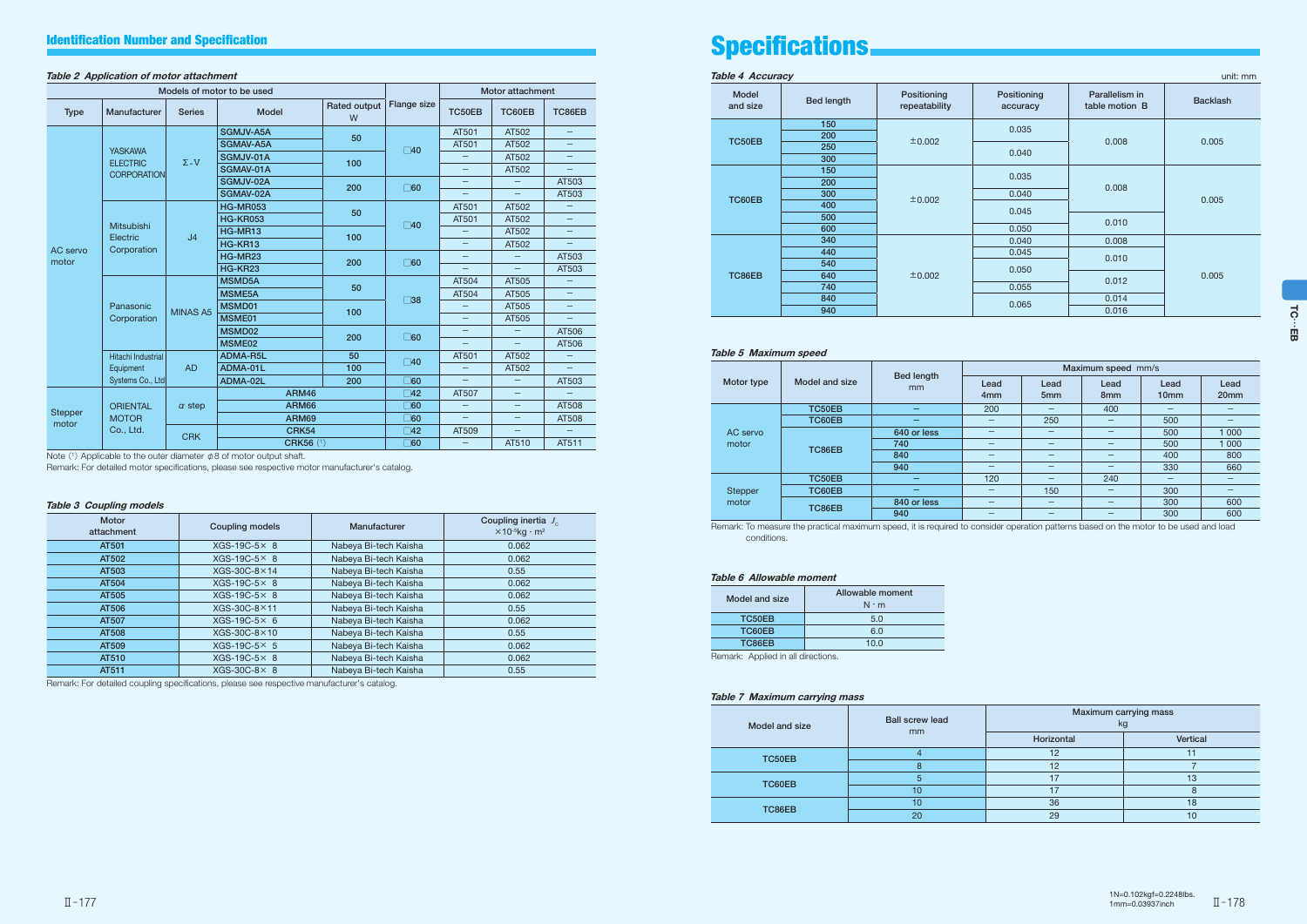#### Table 11 Table inertia and starting torque

| <b>Model and</b> | Bed length | Table inertia $J_{\tau} \times 10^{-5}$ kg·m <sup>2</sup> |                          |                                |                   | Starting torque $T_s$ N·m |                 |                 |                 |                  |                  |
|------------------|------------|-----------------------------------------------------------|--------------------------|--------------------------------|-------------------|---------------------------|-----------------|-----------------|-----------------|------------------|------------------|
| size             | mm         | Lead                                                      | Lead                     | Lead                           | Lead              | Lead                      | Lead            | Lead            | Lead            | Lead             | Lead             |
|                  |            | 4 <sub>mm</sub>                                           | 5 <sub>mm</sub>          | 8 <sub>mm</sub>                | 10 <sub>mm</sub>  | 20 <sub>mm</sub>          | 4 <sub>mm</sub> | 5 <sub>mm</sub> | 8 <sub>mm</sub> | 10 <sub>mm</sub> | 20 <sub>mm</sub> |
|                  | 150        | 0.062                                                     | —                        | 0.092                          | -                 | -                         |                 |                 |                 |                  |                  |
| TC50EB           | 200        | 0.074                                                     | —                        | 0.104                          | -                 | -                         | 0.03            |                 | 0.03            |                  |                  |
|                  | 250        | 0.090                                                     | —                        | 0.120                          | —                 | $\qquad \qquad -$         |                 |                 |                 |                  |                  |
|                  | 300        | 0.102                                                     | —                        | 0.132                          | $\qquad \qquad -$ | $\qquad \qquad -$         |                 |                 |                 |                  |                  |
|                  | 150        | —                                                         | 0.14                     | $\qquad \qquad$                | 0.21              | -                         |                 |                 |                 |                  |                  |
|                  | 200        | $\qquad \qquad -$                                         | 0.20                     | $\qquad \qquad -$              | 0.27              | $\overline{\phantom{m}}$  |                 |                 |                 |                  |                  |
| TC60EB           | 300        | —                                                         | 0.27                     | $\qquad \qquad$                | 0.34              | $\overline{\phantom{m}}$  | 0.03            |                 |                 | 0.04             |                  |
|                  | 400        | —                                                         | 0.34                     | $\overline{\phantom{0}}$       | 0.41              | $\qquad \qquad -$         |                 |                 |                 |                  |                  |
|                  | 500        | —                                                         | 0.41                     |                                | 0.48              | $\overline{\phantom{0}}$  |                 |                 |                 |                  |                  |
|                  | 600        | —                                                         | 0.49                     | $\qquad \qquad \longleftarrow$ | 0.55              | $\qquad \qquad -$         |                 |                 |                 |                  |                  |
|                  | 340        | —                                                         |                          |                                | 0.78              | 1.36                      |                 |                 |                 |                  |                  |
|                  | 440        | —                                                         | –                        | $\qquad \qquad \longleftarrow$ | 0.93              | 1.51                      |                 |                 |                 |                  |                  |
|                  | 540        | —                                                         | –                        | —                              | 1.08              | 1.66                      |                 |                 |                 |                  |                  |
| TC86EB           | 640        | —                                                         | –                        | -                              | 1.23              | 1.81                      |                 |                 |                 | 0.06             | 0.10             |
|                  | 740        | —                                                         | $\overline{\phantom{0}}$ |                                | 1.38              | 1.96                      |                 |                 |                 |                  |                  |
|                  | 840        | —                                                         | –                        |                                | 1.53              | 2.11                      |                 |                 |                 |                  |                  |
|                  | 940        | -                                                         | —                        | -                              | 1.68              | 2.26                      |                 |                 |                 |                  |                  |

## **Mounting**

1N=0.102kgf=0.2248lbs. 1mm=0.03937inch Ⅱ̶179 Ⅱ̶180

Table 12 Sensor timing chart

Remarks 1. Mounting a sensor is specified using the corresponding identification number.

2. For the specifications of respective sensors, please see the section of sensor specification in General Explanation.



## Sensor Specification

#### Table 10 Moment of inertia of sectional area of bed

| Model and size | Moment of inertia of sectional area mm <sup>4</sup> | Center of gravity   |      |
|----------------|-----------------------------------------------------|---------------------|------|
|                |                                                     | $1_V$               | mm   |
| TC50EB         | $1.3 \times 10^{4}$                                 | $1.2 \times 10^{5}$ | 6.4  |
| TC60EB         | $4.7 \times 10^{4}$                                 | $3.2 \times 10^5$   | 8.8  |
| TC86EB         | $2.0 \times 10^{5}$                                 | $1.3 \times 10^{6}$ | 13.0 |



#### Table 9.1 Specifications of ball screw 1

| Model and size | Lead<br>mm | Shaft dia.<br>mm | Basic dynamic load rating $C$ Basic static load rating $C_{0}$ |         |
|----------------|------------|------------------|----------------------------------------------------------------|---------|
| TC50EB         |            |                  | 2 2 9 0                                                        | 3575    |
|                |            |                  | 1450                                                           | 2 1 5 5 |
| TC60EB         |            | 10               | 2 7 3 0                                                        | 4 4 1 0 |
|                | 10         |                  | 1720                                                           | 2 7 4 5 |
| TC86EB         | 10         | 12               | 3820                                                           | 6 4 8 0 |
|                | 20         |                  | 2 3 0 0                                                        | 3 9 2 0 |

#### Table 9.2 Specifications of ball screw 2 unit: mm

| Model and size | <b>Bed length</b> | Shaft dia. | Overall length |
|----------------|-------------------|------------|----------------|
|                | 150               |            | 192.5          |
| TC50EB         | 200               | $\bf 8$    | 242.5          |
|                | 250               |            | 292.5          |
|                | 300               |            | 342.5          |
|                | 150               |            | 194            |
|                | 200               |            | 244            |
| TC60EB         | 300               | 10         | 344            |
|                | 400               |            | 444            |
|                | 500               |            | 544            |
|                | 600               |            | 644            |
|                | 340               |            | 395            |
|                | 440               |            | 495            |
|                | 540               |            | 595            |
| TC86EB         | 640               | 12         | 695            |
|                | 740               |            | 795            |
|                | 840               |            | 895            |
|                | 940               |            | 995            |

#### Table 8 Load rating of linear motion rolling guide

|                | Basic dynamic load | Basic static load |      | Static moment rating $N \cdot m$ |       |  |
|----------------|--------------------|-------------------|------|----------------------------------|-------|--|
| Model and size | rating $C$         | rating $C_0$<br>N |      |                                  | $1_v$ |  |
| TC50EB         | 8 4 9 0            | 12 500            | 211  | 99.5                             | 99.5  |  |
| TC60EB         | 12 400             | 17 100            | 354  | 151                              | 151   |  |
| TC86EB         | 26 800             | 35 900            | 1110 | 472                              | 472   |  |
|                |                    |                   |      |                                  |       |  |

$$
\overbrace{\hspace{2.5cm}}^{T_{\mathrm{o}}}
$$









For the processing accuracy of the Precision Positioning Table mounting surface and the tightening torque of the fixing screws, see page Ⅲ-29.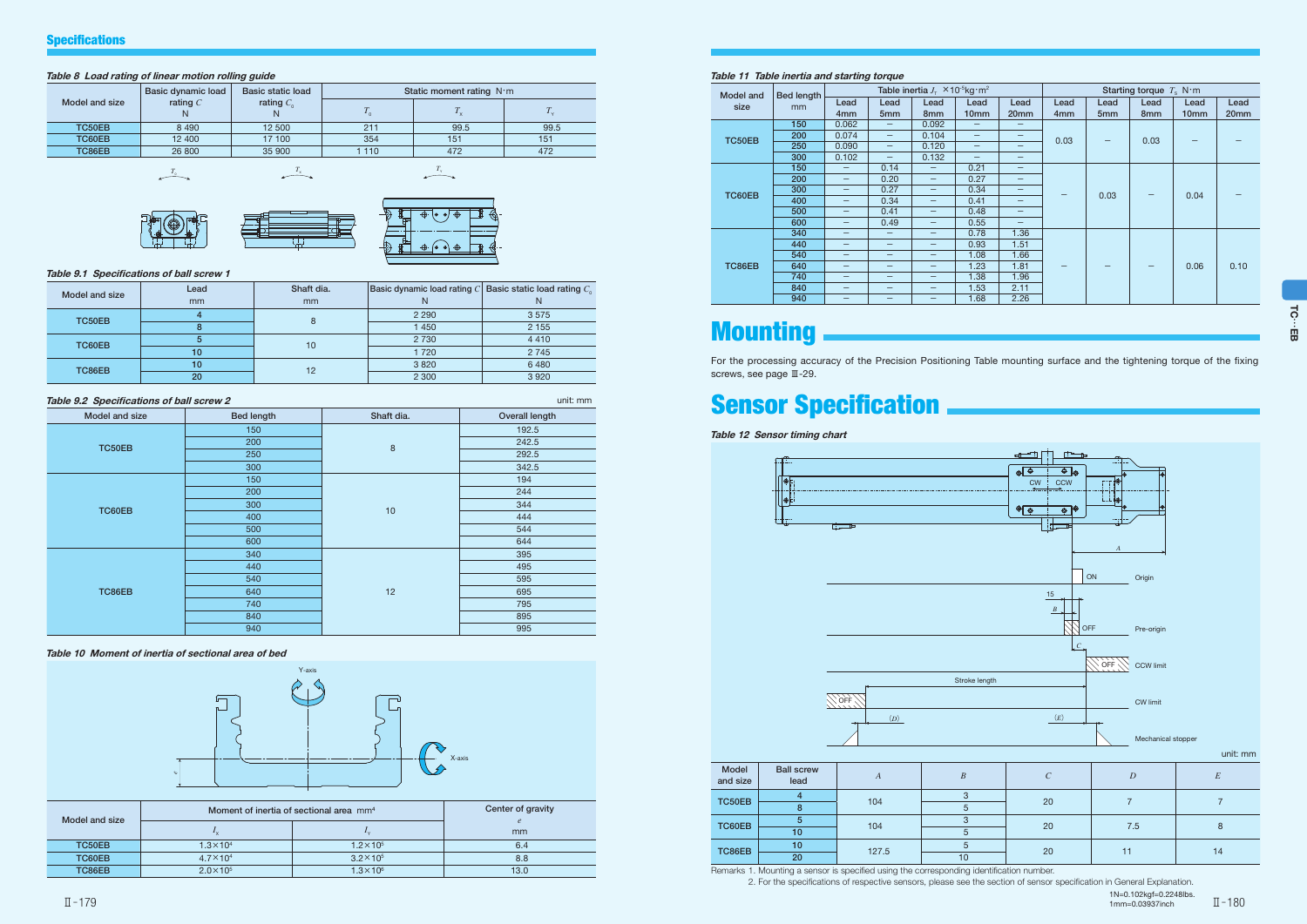## Dimensions of Motor Attachment **Communist Cleanroom Precision Positioning Table TC**

### TC50EB TC60EB

AT502

白色<br>山画

### TC86EB









PCD45, Evenly distributed at 90°







 $5.5$  Counterbox









ನ …EB

TC50EB

unit: mm

| <b>Bed length</b> | Overall length | Stroke length | Mounting holes of bed |                  | Mass (Ref.) |
|-------------------|----------------|---------------|-----------------------|------------------|-------------|
| $L_{1}$           | L              |               | $\boldsymbol{A}$      | $\boldsymbol{n}$ | kg          |
| 150               | 226            | 50            | 10                    | $\circ$<br>c     | 0.9         |
| 200               | 276            | 100           | 35                    | 3                | 1.0         |
| 250               | 326            | 150           | 27.5                  | 4                | 1.1         |
| 300               | 376            | 200           | 20                    | 5                | 1.2         |